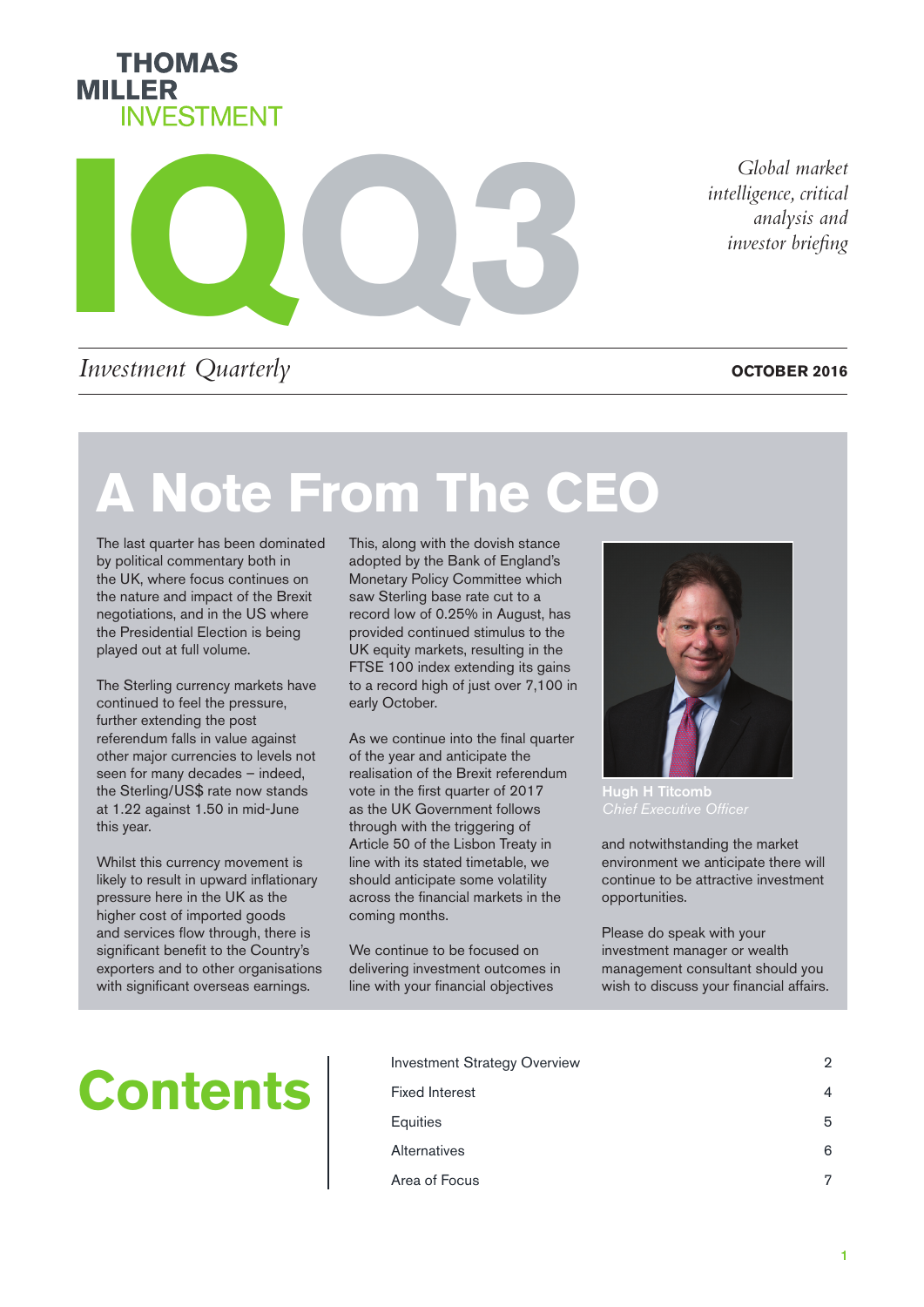### **An Assessment of the Investment Landscape**

#### Global economic growth: improvements ahead?

Following a disappointing start to 2016, global economic growth looks set to pick up over the rest of the year. In an encouraging development, having flagged weak growth momentum for some time, key leading economic indicators now show that growth is starting to stabilise. On that basis, we expect the pace of global economic growth to improve over the next couple of quarters relative to the pace recorded in the first half of this year.

In the US, early indications are that annualised real GDP growth rate will average over 2% in the second half of 2016, following a rate of less than 1.5% in the first half of the year. Such an outcome would support corporate earnings and boost financial markets.

In the UK, data released following the referendum have painted a picture of economic resilience as a broad range of economic reports have been better than initial post-referendum forecasts. But this is not the same as saying that 'Brexit' has no economic consequence. In practice, an objective assessment of the likely implications of Brexit for the UK economy will only be feasible once we know the nature of the post-Brexit relationship between the UK and the rest of the EU and the extent to which UK businesses will continue to have unfettered access to the EU.

#### Sterling bearing the brunt of Brexit

So far the impact of Brexit has been felt mostly in the currency markets where sterling has declined across the board. Against the euro, sterling has

weakened from over €1.30 just before the referendum to around €1.11 at the time of writing. Against the US\$, sterling has fallen from around \$1.50 just before the referendum to a current multi-decade low of \$1.23. These moves are illustrated in Chart 1.

#### Fundamentals & investor sentiment

The trigger for the current leg down in sterling has been the comments by Theresa May (and other UK ministers), at the recent Conservative Party Conference. More broadly, sterling has been weakened by a combination of the fallout from the Brexit vote, the monetary policy response to the outcome of that vote (rate cut and further QE by the Bank of England), the increasing likelihood of a rate hike by the US Federal Reserve Bank (Fed)



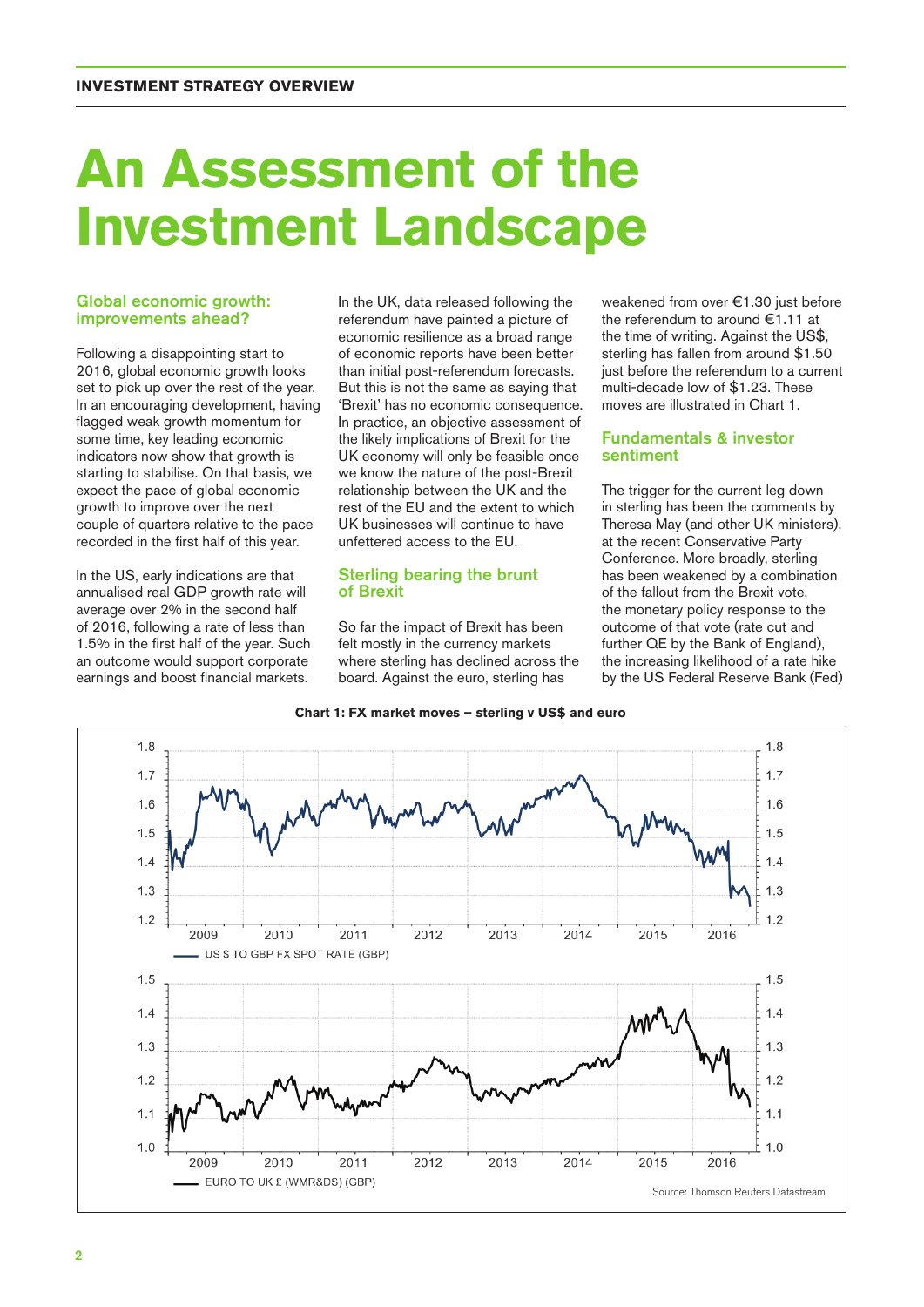#### **INVESTMENT STRATEGY OVERVIEW**

before the end of this year; and the fact that these latest economic and political developments are set in the context of the UK's ongoing weak current account balance.

Given the severity of recent declines, sterling could well experience temporary episodes of strong recovery rallies. But over the next few months, as investors get more information about the nature and terms of the likely UK negotiating position in the period leading up to Article 50 being triggered, currency markets will remain very volatile and sterling seems likely to remain under pressure.

#### Policy backdrop & outlook

In September, the Fed persisted with its cautious stance on US interest rates and decided to leave rates unchanged. In addition to that, the Fed reduced its growth expectations and lowered its interest rate projections for 2017. It is worth setting the US central bank's decision in some context.

When the Fed raised interest rates in December 2015, the consensus expectation was that the pace of growth would pick up sufficiently to warrant four rate hikes in 2016.

Indeed, the Fed's median forecast was for real GDP to grow by 2.4% over the course of the year. At the time, private sector forecasts were even higher – with consensus in the region of 3.0%. Well, nine months later, in September 2016, the Fed revised its GDP growth forecast down to 1.8%. It should be noted that real GDP growth averaged about 1.5% during the first half of this year, meaning that the Fed's September revision has factored in an acceleration in the pace of growth during the second half of the year. While that acceleration currently seems likely (as discussed above), it is by no means a foregone conclusion. And neither is the widely anticipated rate hike in December 2016.

Overall, the data shows that the Fed has been right to refrain from further rate hikes so far this year. Looking ahead, if the tentative upturn in key leading economic indicators is sustained, that should provide some cover for the Fed to go ahead with one hike later in 2016.

From a global standpoint, a hike by the Fed will simply emphasise a divergence in monetary policy across the major central banks because no other major central bank is even

contemplating tightening policy at this point. Importantly, in the US and elsewhere, it now seems clear (finally) that monetary policy is no panacea and will not by itself solve the problem of depressed economic growth rates. Looking to 2017 and beyond, it seems likely that a broader policy mix, blending both monetary and fiscal policy measures, will be adopted.

#### Investment strategy summary

Our assessment of the economic and financial market landscape leads us to a neutral stance on the major asset classes relative to long term weightings. Our caution on equities pertains to concerns that the strong rally that we have enjoyed in recent months now needs to be matched by a recovery in fundamentals, including a sustained recovery in economic growth and a return to earnings growth following a period of earnings recession. We retain a negative duration position on UK gilts as we see scope for further push up in yields; and we retain a negative outlook on sterling on the basis of the discussion outlined above.

#### Abi Oladimeji

*Chief Investment Officer*

|  | <b>ASSET ALLOCATION</b> |
|--|-------------------------|
|--|-------------------------|

| <b>TMI ASSET ALLOCATION SCORECARD (as at 6th October 2016)</b> |                                |                        |                                 |                         |                |                                   |  |  |  |
|----------------------------------------------------------------|--------------------------------|------------------------|---------------------------------|-------------------------|----------------|-----------------------------------|--|--|--|
|                                                                | <b>United</b><br><b>States</b> | Euro-<br>Zone<br>ex UK | <b>United</b><br><b>Kingdom</b> | <b>Asia</b><br>ex Japan | <b>Japan</b>   | <b>Emerging</b><br><b>Markets</b> |  |  |  |
| <b>Equities (overall)</b>                                      | $\mathbf{O}$                   |                        |                                 |                         |                |                                   |  |  |  |
| Equity allocation by region                                    | $\overline{0}$                 | $\mathbf{O}$           | $\mathbf{O}$                    | $\mathbf{O}$            | $\overline{O}$ | $\mathbf 0$                       |  |  |  |
| <b>Bonds (overall)</b>                                         | $\Omega$                       |                        |                                 |                         |                |                                   |  |  |  |
| Agency/Supra                                                   | $\overline{0}$                 | $\mathbf{O}$           | $\mathbf{O}$                    | $\mathbf{O}$            | $\mathbf{O}$   | $\mathbf 0$                       |  |  |  |
| Corporate bonds                                                | $\Omega$                       | $\overline{0}$         | $\Omega$                        | $\mathbf{O}$            | $\overline{O}$ | $\mathbf{O}$                      |  |  |  |
| High Yield bonds                                               | $\overline{0}$                 | $\overline{0}$         | $\overline{0}$                  | $\mathbf 0$             | $\overline{O}$ | $\mathbf 0$                       |  |  |  |
| Govt guaranteed bonds                                          | $\ddot{}$                      | $\overline{0}$         | $+$                             | $\mathbf{O}$            | $\mathbf{O}$   | $\mathbf{O}$                      |  |  |  |
| Index-linked bonds                                             | $\pm$                          | $\mathbf{O}$           | $+$                             | $\mathbf{O}$            | $\mathbf{O}$   | $\mathbf 0$                       |  |  |  |
| <b>Alternatives</b>                                            | $\mathbf{0}$                   |                        |                                 |                         |                |                                   |  |  |  |

The scorecard above represents our current tactical asset allocation position relative to portfolio benchmark.

 $0 =$  neutral,  $+ =$  overweight,  $- =$  underweight.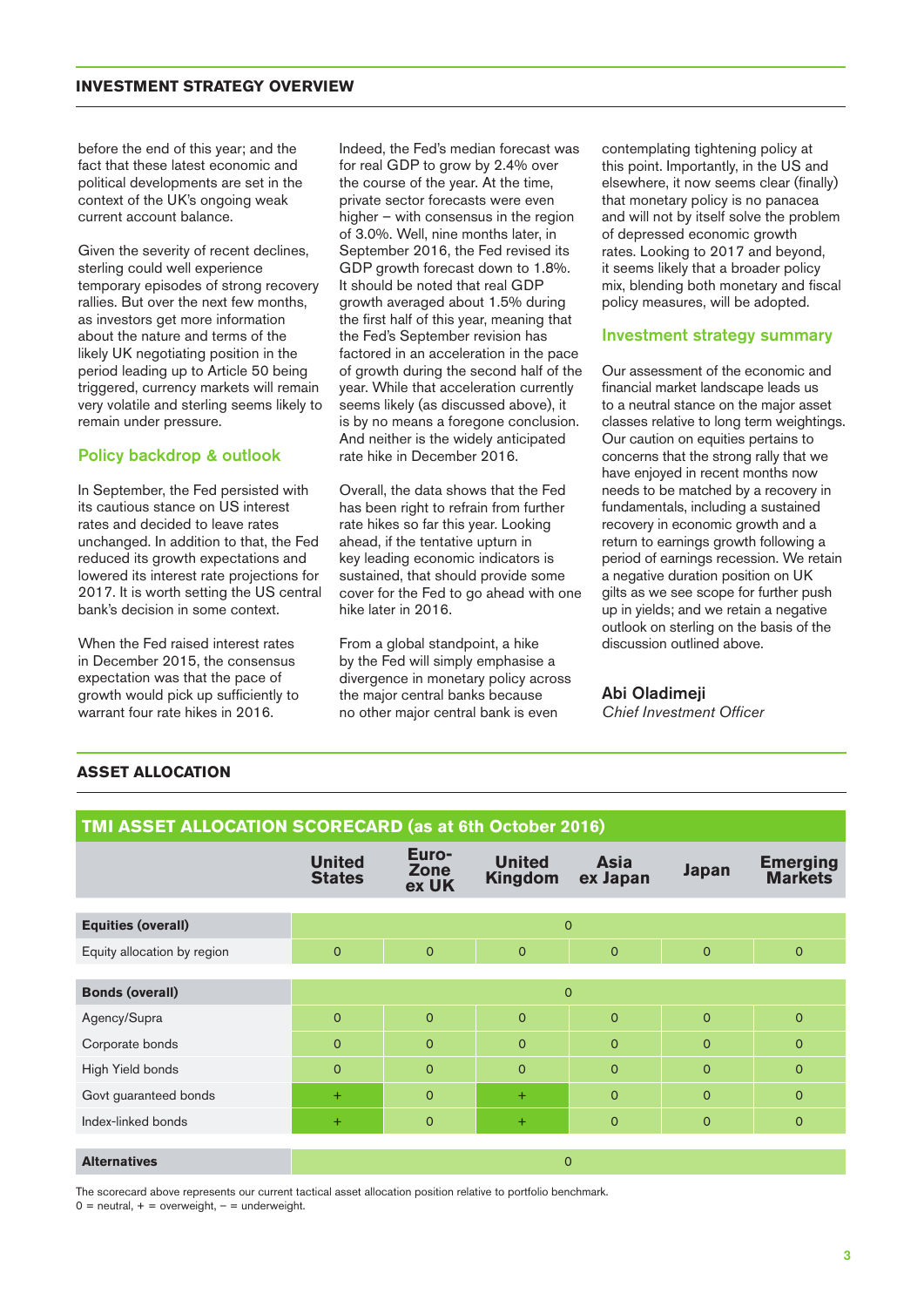### **A More Disparate Quarter for Bonds**

After an exceptional first half, the third quarter of the year was a more disparate one for bonds. While government yields dropped to even lower levels in the UK, yields actually rose a little in the US and Japan.

The UK 10 year yield began the period at 0.86% following the shock of the Brexit vote, and made a low of 0.52% in August after the Bank of England surprised with the extent of the additional stimulus on offer.

On August 4th, the BOE not only cut the base rate by 0.25%, setting a new all time low rate of 0.25%, but also announced £70bn of bond purchases in an extension of the Quantitative Easing programme.

For the first time the Bank also included the purchase of £10bn of corporate bonds. The purchasing of credit has been tried elsewhere by the central banks of Europe and Japan, but not in the UK.

The stimulus was, unsurprisingly, good for Gilts, and the corporate bond market as well, and investment grade spreads tightened to about 1% at one point, their narrowest in years, though they have risen a little in September.

Corporates have not been slow to take advantage of the low yields on offer. This is not just true of the UK but around the globe more broadly, and it is thought that some \$4 trillion of corporate debt has been issued so far this year.

The BOE announcement in early August showed the Bank's intention to do everything in its power to stimulate confidence and stave off a post-Brexit slowdown.

Members of the Monetary Policy Committee have since maintained the dovish tone in public pronouncements, and it may be the case that the base rate is cut further to zero in coming months. The probability of a rate rise

in the UK over the next two years was zero in August, though by early October this had risen to 40%.

The other area where the dovish stance had a big impact is on the currency. Sterling initially fell to \$1.29 a week after the Brexit vote, then dipped back to that level in mid August. Following a bounce in early September, it fell below USD1.29 again when Theresa May outlined the timetable for leaving the EU in early October.

The other focus in the period was the middle of September, when both the Federal Reserve and the Bank of Japan made their latest statements on monetary policy within a matter of hours of each other.

The Fed, as anticipated, left interest rates in the US unchanged, though it reiterated that the economy was showing continuing improvement and that a rate rise could be warranted before the end of the year.

The picture was slightly clouded through the contradictory messages of different governors. The 'dot plot' of anticipated rate hikes showed that three governors now expect no change in rates in 2016. However, at the same time three voting members of the committee openly dissented and voted for a rate hike at the meeting. The probability of a rate hike in December has risen back over 50%.

Meanwhile, in Japan there was much riding on what the Governor of the JCB, Haruhiko Kuroda, would do given the disappointing impact thus far of the negative interest rate policy introduced at the beginning of the year.

In the event, the BOJ maintained government bond purchases at an annual pace of JPY80 trillion, and announced an intention to keep the 10 year yield at zero, and let the 30 year yield find its own level. It also specified an aim that core inflation should 'overshoot' the 2% level.

Allowing higher long term rates should allow banks to become more profitable by lending further out.

In anticipation of the central bank meetings, September was a trickier month, with a sharp sell off in bonds in the first two weeks. US Treasuries and US corporate bonds had dropped -1% and -1.4% respectively by September 13th. In contrast to the earlier part of the year, the falls in the bond markets on this occasion were mirrored in the equity markets as correlations between the two turned positive. But after the Fed held rates sentiment improved, and bonds made up most of their losses later in the month.

Corporate bonds generally outperformed government bonds over the three months, given the additional kicker of spread tightening. High yield and emerging market bonds also continued to make good gains.

#### James Penn *Senior Portfolio Manager*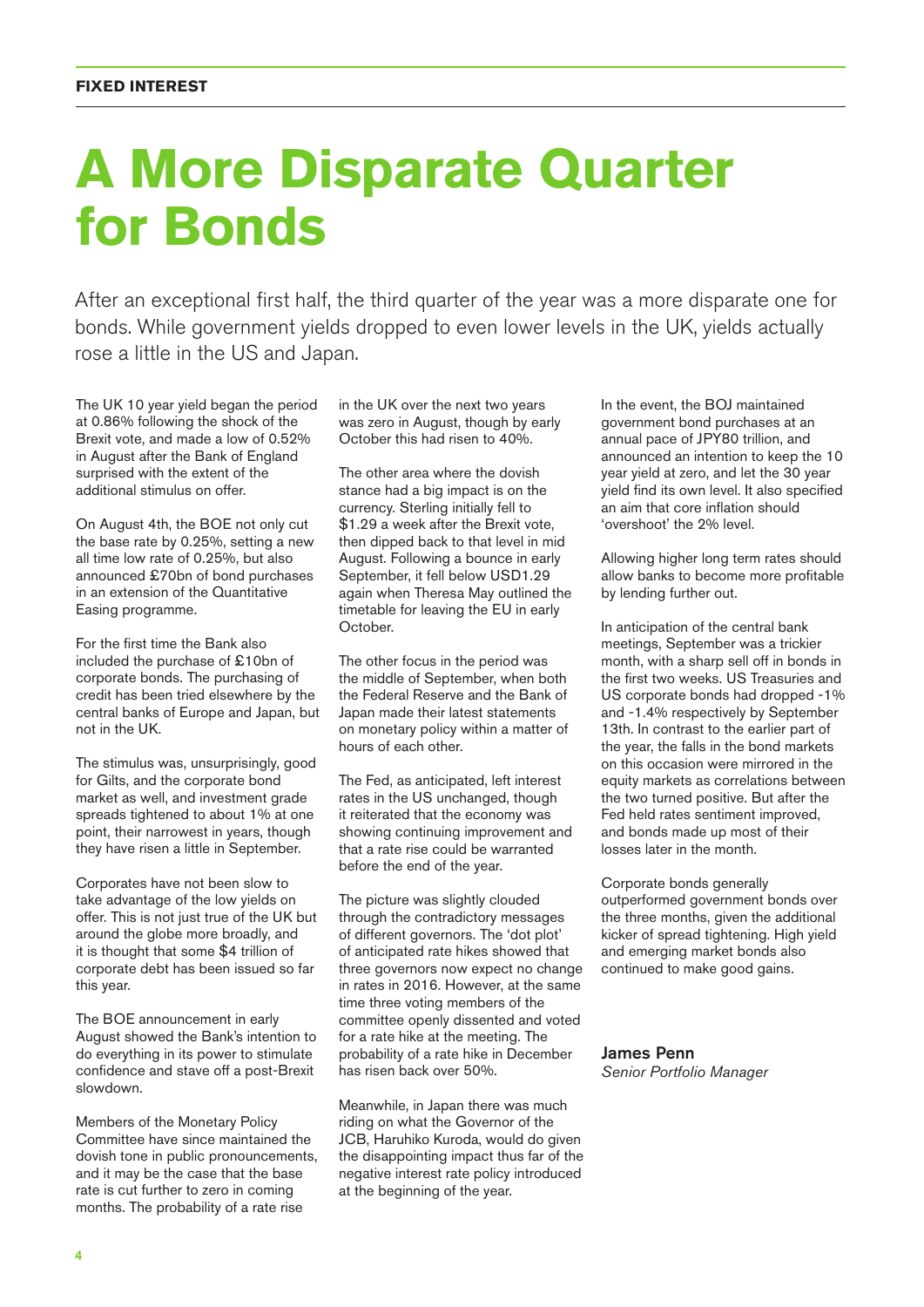### **The Central Bank Put is Alive and Well**

Q2 finished on something of a tear for equity markets, certainly in sterling terms The Bank of England's intervention after the UK vote to leave the European Union pushed gilts yields to historic lows and gave UK equities a fillip – the Central bank put is alive and well.

One feature of the quarter's returns was the regaining of some ground by UK mid caps against the large cap names. The FTSE All Share rose 7.8% with the mid cap index up 8.5%, the FTSE 100 4.9%. The healthy overall rise masked some large sector dispersion. IT rose by over a quarter (albeit it is only 3% of the overall index) with metals and mining up nearly a fifth. On the other hand, telcos fell 3% as both Vodafone and BT struggled.

One reason behind this underperformance is BT's pension scheme. With some estimates of BT's pension deficit at over £12bn on a £40bn scheme, the fall in gilt yields is some explanation of its 10% underperformance. Lower gilt yields mean higher pension deficits and some investors worry about the security of its dividend in the face of potentially higher contributions. Which brings us to the other side of the effect of the Bank's ongoing suppression of interest rates. It has been effective on terms of inflating asset prices, but a side effect has been the ballooning of defined benefit pension deficits. It is difficult to find a definitive number as to the total level of deficit but the Pension Protection Fund estimates the figure at £460bn while PWC 's figure comes in over £710bn. Both sources agree that the deficit has jumped by over £80bn in the month of September. In the very short term, this has no effect on the underlying companies, but if the interest rate environment persists, then companies will be forced to contribute higher cash levels in order to address the position. This is cash that could be used either to fund dividends or to fund investment for further growth and in neither case is it good news for equities or the broader economy. Attempts to address the issue will

be fraught. One option is to use a lower measure of inflation to calculate pension payment growth, but that penalises pensioners. Another is to change the methodology of calculating the liabilities associated with pension funds. There is an argument to say that these deficits are artificial constructs and that gilt yields are not the correct way to make the calculation, however defining the methodology to retrospectively deliver a more palatable answer does not seem terribly satisfactory either. A return to a "normal" level of interest rates will, of course solve the issue, but in the meantime we will continue to see headlines that raise concerns. As yet we are not seeing meaningful impacts on company cashflows, but as we cycle through the regular pension funding reviews and companies commit to higher levels of contribution, we may see pressure on dividends or capital spending. Some sectors and companies are more at risk than others here. Essentially this issue affects

primarily older companies with legacy defined benefit schemes – and often with a huge cohort of pensioners (again, BT has 300,000 members). Particularly hard hit are some traditional industrial companies whose pension fund liabilities reflect much more labour intensive operations and where scheme members drawing pensions often vastly outnumber current employees.

This is an issue that is not going away anytime soon. It is bad enough in the private sector. The fact that most public sector pensions – which are more generous and still accruing – are entirely unfunded seems to receive little publicity but the systemic risk here is far higher.

#### Andrew Herberts ASIP *Head of Private Investment Management (UK)*



#### **Pension deficits have soared**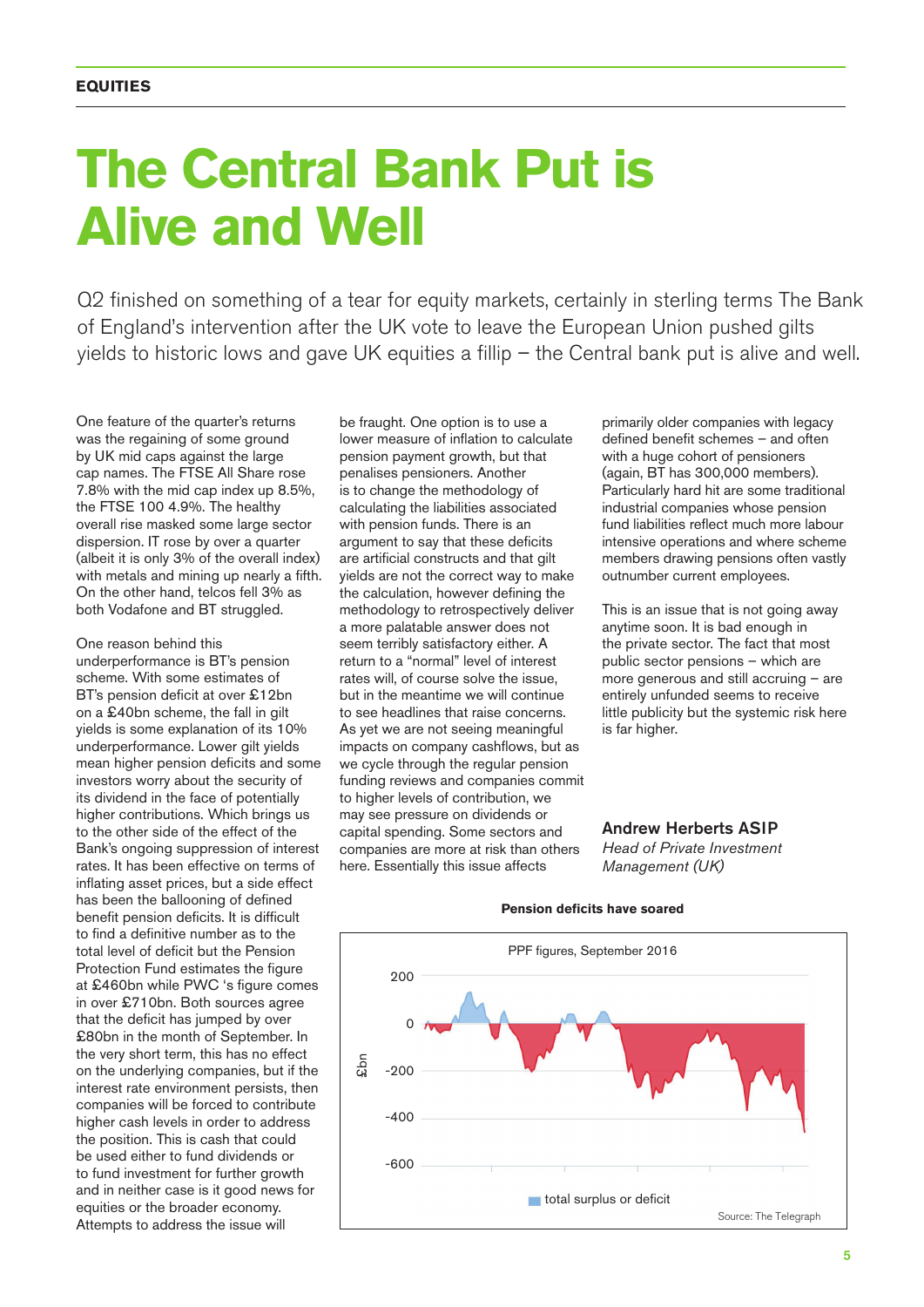## **Listed Private Equity: Still Undervalued?**

Performance of listed private equity (LPE) across the sector has been remarkably strong in recent years, despite some notable exceptions.

Investment companies managing private equity portfolios that we characterise as being of high quality have had multiple years of stellar returns, with most of them outperforming the quoted equity space. The LPE sector has rebounded strongly from the low of 2009, yet the discount to Net Asset Value (NAV) remains attractively large.

Listed private equity companies are not a new market development and many have track records of 20 years or more, including ICG Enterprise Trust (previously called Graphite), HgCapital Trust, and Pantheon International. Listed, closed-ended, private equity vehicles allow investors access to private equity markets by offering tradable exposure, with daily liquidity and with no minimum investment or further funding commitments, factors which are often barriers to entry for potential investors. Despite this, these funds have been trading on wide, and one might even argue excessive discounts to NAV. One could also argue that some natural level of discount is warranted due to the nature of the underlying, however we would contend that discounts of c.20% offer an element of value alongside prospects for future valuation growth.

2016 has been, so far, another year of strong growth. Key positive influences on returns are earnings growth at underlying portfolio companies, realisations of investments providing good uplifts over prior valuations and recent corporate activity. An additional positive influence on returns this year has been the devaluation of Sterling. This is expected to be fully captured in the latest set of valuations post the Q2 2016 reporting period as a high proportion of the underlying portfolios within the sector are allocated to nonsterling assets.



Furthermore, recent corporate activity would indicate that we may be entering a period of consolidation for the sector. HarbourVest recently announced a full and final cash offer of 650pps for the entire issued share capital of SVG Capital, thereby valuing the company at £1.015bn. SVG subsequently released an updated NAV, insisting that the offer undervalued the portfolio and that they would be seeking an alternate bidder. At the time of writing it seems likely Goldman Sachs and Canada Pension Plan Board will purchase the portfolio at a discount of 7.5% to the July NAV. This activity has given a further boost to returns across the sector during September as markets are beginning to digest the latent store of value held within these private equity strategies.

Beyond the likely takeover of SVG Capital there is further notable activity in the sector with Candover in winddown mode and Electra Partners on notice as managers of Electra Private Equity. All of which suggests the LPE sector may see fewer quality assets being offered to investors seeking listed liquid structures. These factors may be a catalyst for ongoing discount narrowing and additional valuation growth.

We continue to consider listed private equity as an important component of the alternative investment space. There are multiple reasons why this sector, given current market conditions, is attractive for investors seeking to allocate to growth-driven investments. However a number of these investment companies now also pay a dividend. They are able to this as they have diverse and mature portfolios with regular realisations generating cash flow which they are subsequently able to distribute to shareholders. As such they may also be attractive to investors for whom income is a primary driver of investment. Despite the recent strong performance we would still contend that market prices remain below fair value and are cheap by historical standards. Within the sector the attractiveness of individual company valuations is disguised by averages and so stock selection is an important factor. This dispersion creates opportunities to invest in cheap but high quality and mature assets that have the potential for outsized returns and can also add diversification to existing portfolios.

#### Mark McKenzie

*Portfolio Manager*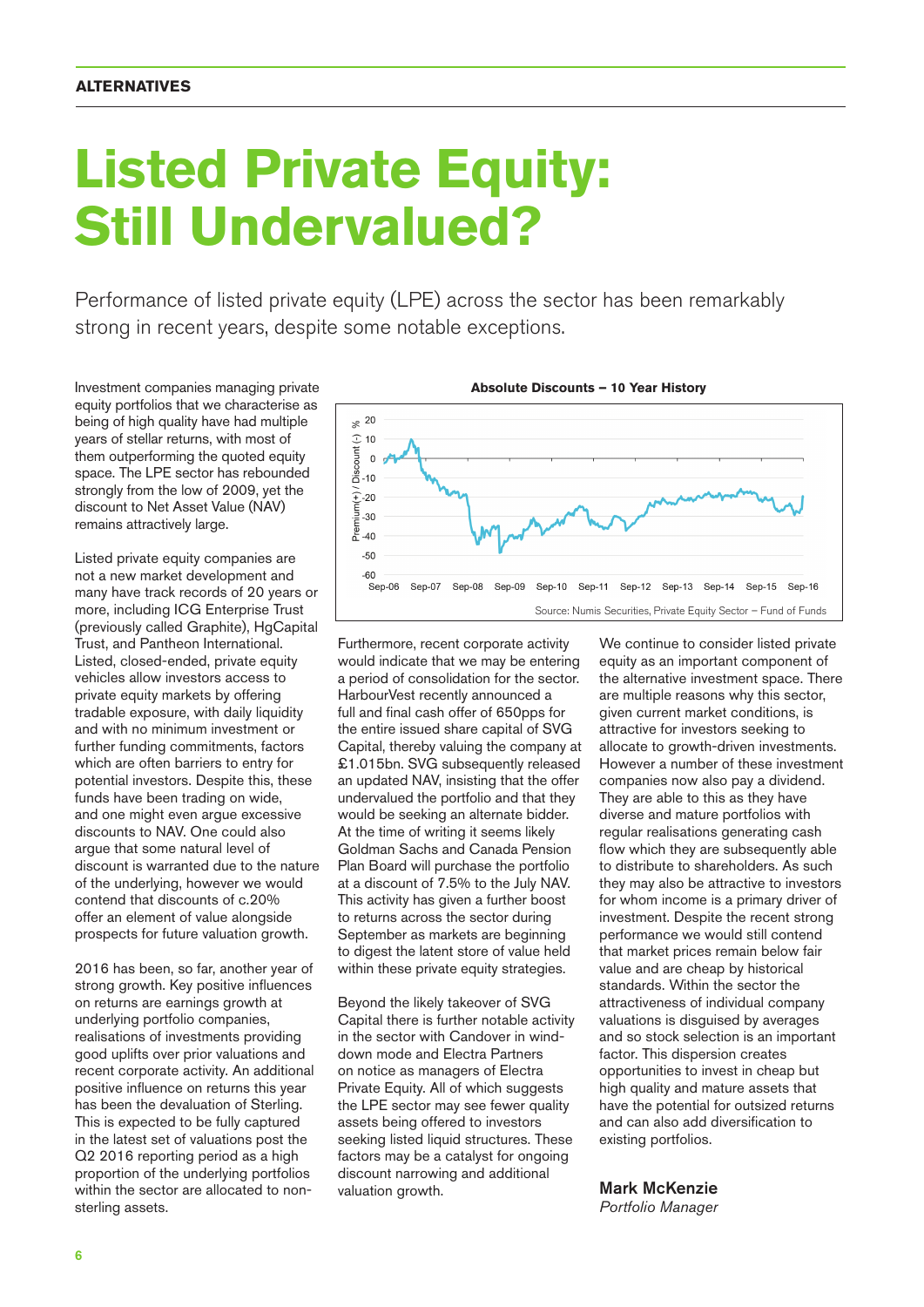## **Thomas Miller Investments Voting Record 1 January 2015 – 31 July 2016**

Thomas Miller Investment is a signatory to the Stewardship Code, a code of conduct for investment firms and asset owners, which is intended to influence the way in which they monitor their investments.

The code has seven main principles. Without going into great detail on all of them, one of the principles is that signatories should vote on their shareholdings as a way of showing their engagement and demonstrating that they have a clear interest in the way companies are managed. The aim is that the investee companies will take note of this interest, and that the monitoring process will help to endorse effective corporate governance. The code is an adjunct to the Corporate Governance Code, which was introduced several years ago to improve the governance of companies and to reduce the principal/ agent problem.

The Stewardship Code has had a big impact on the behaviour of asset management firms since its introduction six years ago. Looking back historically, many firms did not bother to vote on their shareholdings at annual and ordinary meeting. The voting record is now much better.

Another of the stipulations of the Stewardship Code is that signatories report to their clients on a regular basis about how they have exercised their votes. The intention of this article is to do exactly this for the period since the beginning of 2015. The comments below cover votes on both institutional and private client portfolios. It is worth pointing out that a large proportion of TMI's equity holdings are in the form of passive investments, where voting on the underlying companies would be carried out, if at all, by the manager of the ETF. It is also worth pointing out that TMI is a small investor, in terms of its direct equity holdings. But it is the principle that is important.

Over 2015 TMI voted on 1085 resolutions – most of these were the regular resolutions at Annual General Meetings, though there were some ordinary and extraordinary meetings as well. We approved the vast majority of resolutions over the year, voting in favour 99.63% of the time, and against 0.37% of the time. In absolute terms, we voted against a resolution on four occasions out of 1085 votes. All four of these were shareholder resolutions, which we did not feel were in the long term interests of the company involved.

In the current year to the end of July, we have voted against resolutions on eight occasions, or 0.65% of the time (eight out of 1237 votes). Six of these were shareholder resolutions at General Electric, where activist groups with small shareholdings were making propositions that we did not feel squared with the long term future of the company. The only one we felt any sympathy with was the proposed splitting of the role of chairman and CEO at the company. We had voted in favour of this division of roles in previous votes in respect of US companies. However, in the case of GE we felt that Jeffrey Immelt has done a good job holding both positions, and that the aggregation of power in one person was justified.

In 2016, in relation to Royal Dutch Shell, we also voted against a shareholder proposition to turn the company into a renewable energy company, which we did not feel was appropriate or would benefit shareholders.

More controversially, we voted against a resolution to approve the Compensation

Committee report at WPP's annual meeting, against the management's recommendation. This issue was well covered in the press earlier this year. The Committee awarded CEO Martin Sorrel a further £70m in total remuneration for 2015, which we considered excessive. Sorrel is the company's founder, and is important to the company's future, but we felt that the financial package being awarded was not reflective of his value to the firm. Sorrel did invest some of his own money in shares and options in order to make this sum, it is true. Nevertheless, we felt that the original awards of options, made when the share price was depressed, were overly generous. Overall, 34% of the shareholder base voted against the report.

This summarises our voting behaviour. It is also worth discussing our engagement practices over the period, where we met with companies in order to air any potential concerns we may have had.

Over the course of 2016 to date we have held meetings and met the management of a number of companies where we invest or are thinking of doing so, including Babcock, Standard Chartered, Avon Rubber, RPC Group, Hogg Robinson, Shawbrook Bank, Portmerion, INTU, Phoenix Group, Workspace Group, Hill & Smith, Smith & Nephew, Lloyds Banking Group, British Telecom and Persimmon.

#### James Penn

*Senior Portfolio Manager*